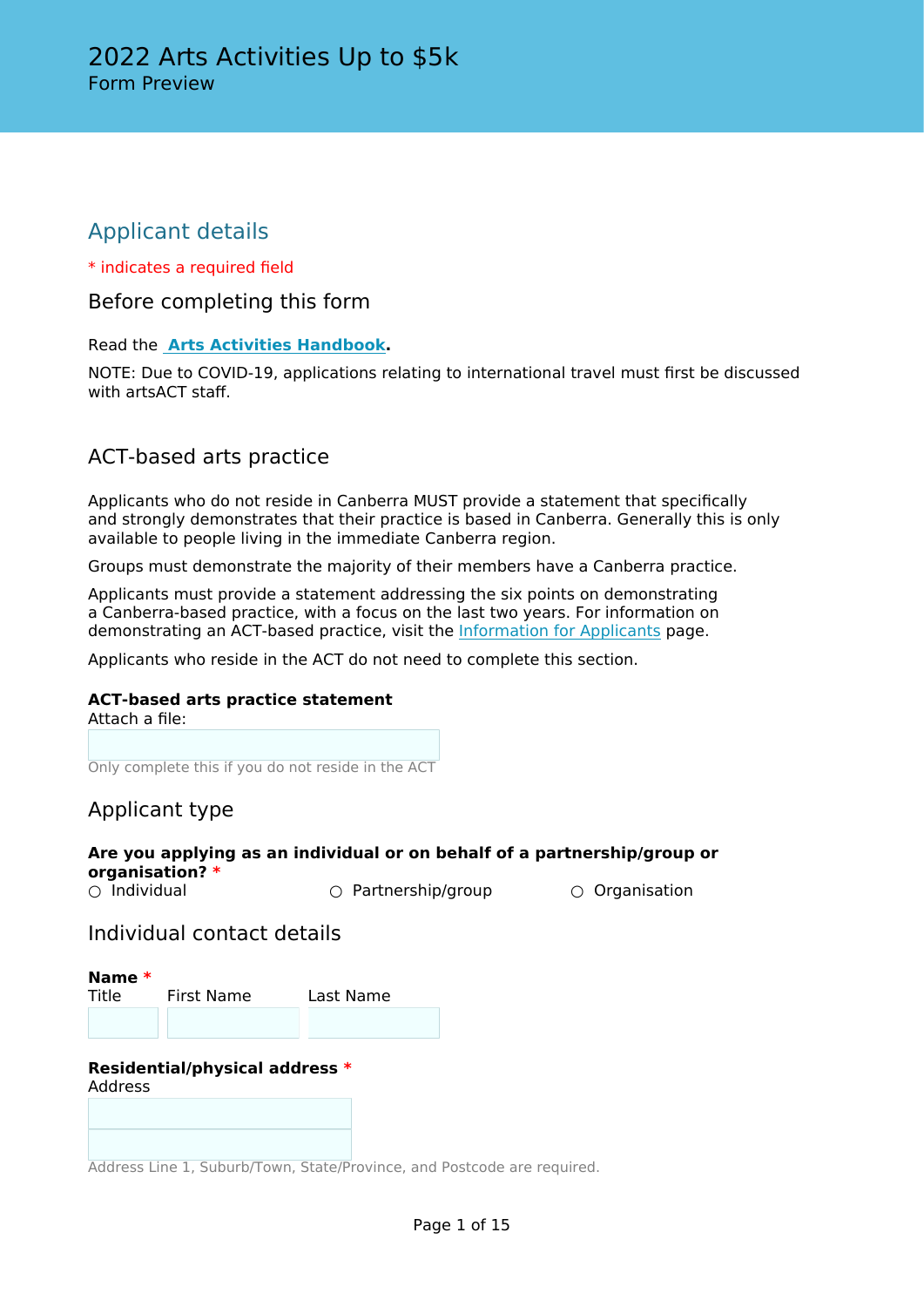#### **Postal address \***

Address

Address Line 1, Suburb/Town, State/Province, and Postcode are required.

#### **Business hours phone number \***

Must be an Australian phone number.

#### **Mobile phone number**

**Email \***

#### **If you are not entering into an auspice arrangement, you must provide** *either* **your ABN** *or* **a completed Statement by Supplier form below.**

#### **ABN**

The ABN provided will be used to look up the following information. Click Lookup above to check that you have entered the ABN correctly.

| Information from the Australian Business Register                      |                  |
|------------------------------------------------------------------------|------------------|
| <b>ABN</b>                                                             |                  |
| Entity name                                                            |                  |
| <b>ABN</b> status                                                      |                  |
| Entity type                                                            |                  |
| Goods & Services Tax (GST)                                             |                  |
| <b>DGR Endorsed</b>                                                    |                  |
| ATO Charity Type                                                       | More information |
| <b>ACNC Registration</b>                                               |                  |
| <b>Tax Concessions</b>                                                 |                  |
| Main business location<br>$A$ $A$ $A$ $A$ $A$<br>$A \nightharpoonup A$ |                  |

Must be an ABN.

## **Statement by Supplier**

Attach a file:

If you do not have an ABN, you must attach a Statement by Supplier form, which is available from the Australian Taxation Office.

### Group contact details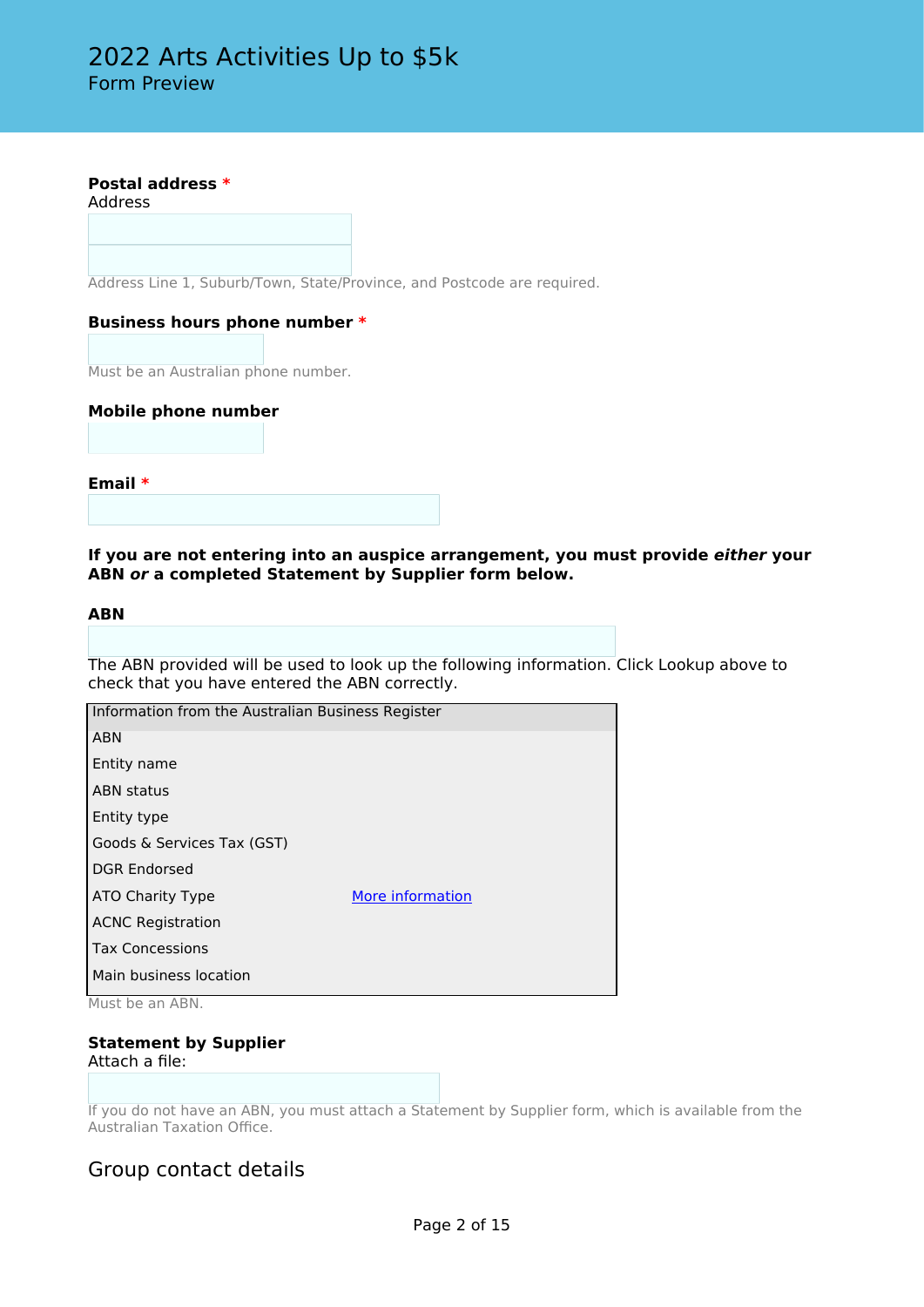**Name of group \*** Organisation Name

One member of the partnership/group must be nominated as the contact person.

If the application is successful, the contact person will be legally responsible for the management and acquittal of the funding. Unless an auspice arrangement is in place, they will receive the funding, which may have tax implications that should be considered before submitting the application.

**Group - Contact Person \*** First Name

#### **Residential/physical address \***

Address

Address Line 1, Suburb/Town, State/Province, and Postcode are required.

### **Postal Address \***

Address

Address Line 1, Suburb/Town, State/Province, and Postcode are required.

#### **Phone Number \***

Must be an Australian phone number.

#### **Email \***

Must be an email address.

#### **If you are not entering into an auspice arrangement, you must provide** *either* **an ABN** *or* **a completed Statement by Supplier form below.**

#### **Group/contact ABN**

The ABN provided will be used to look up the following information. Click Lookup above to check that you have entered the ABN correctly.

Information from the Australian Business Register

ABN

Entity name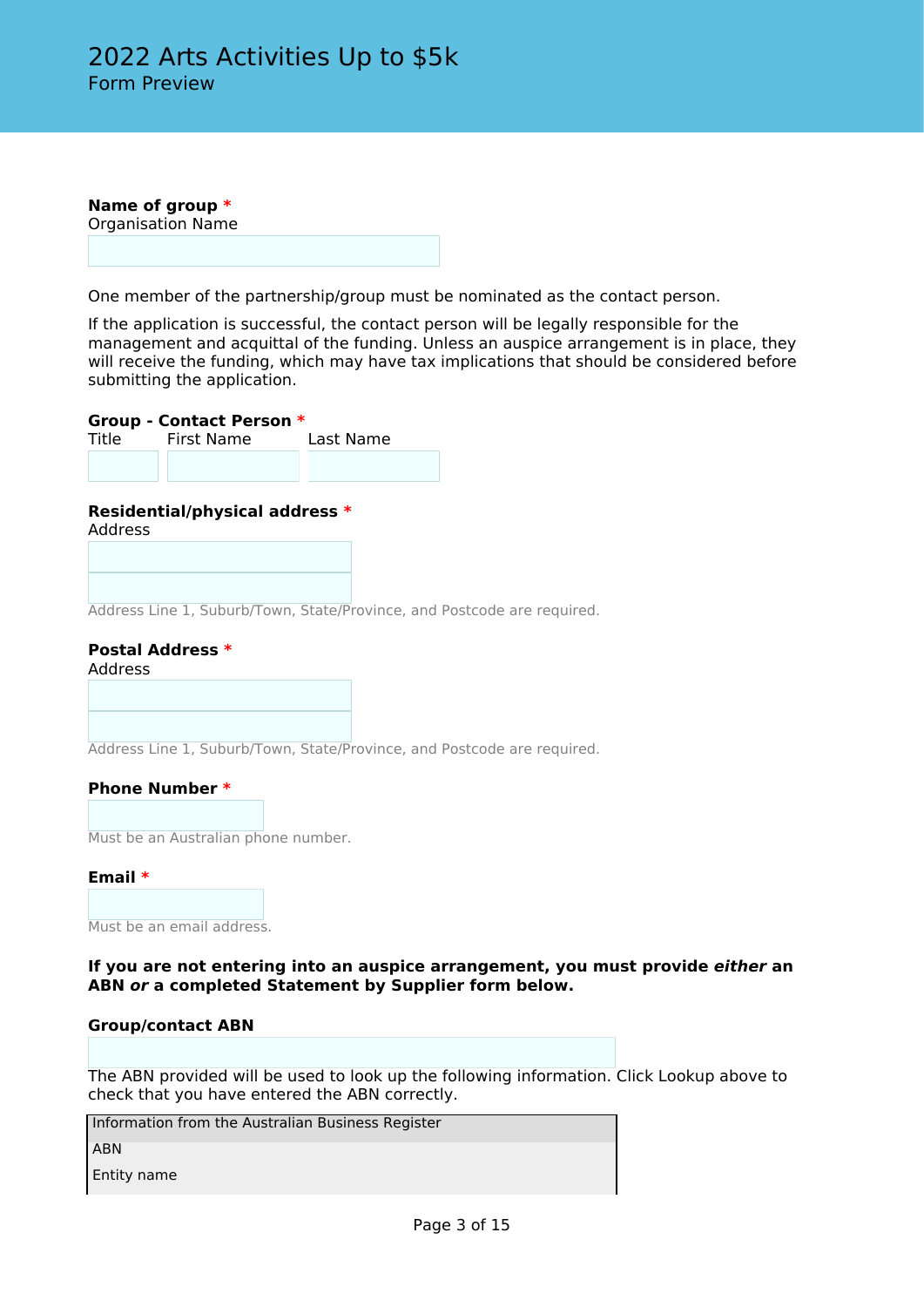| <b>ABN</b> status          |                  |
|----------------------------|------------------|
| Entity type                |                  |
| Goods & Services Tax (GST) |                  |
| <b>DGR Endorsed</b>        |                  |
| ATO Charity Type           | More information |
| <b>ACNC Registration</b>   |                  |
| <b>Tax Concessions</b>     |                  |
| Main business location     |                  |
| Must be an ABN.            |                  |

## **Statement by Supplier**

Attach a file:

If you do not have an ABN, you must attach a Statement by Supplier form, which is available from the Australian Taxation Office.

### Organisation contact details

### **Organisation name**

Organisation Name

#### **Residential/physical address**

Address

**Postal Address**

Address

#### **Organisation ABN**

The ABN provided will be used to look up the following information. Click Lookup above to check that you have entered the ABN correctly.

Information from the Australian Business Register

ABN

Entity name

 ABN status Entity type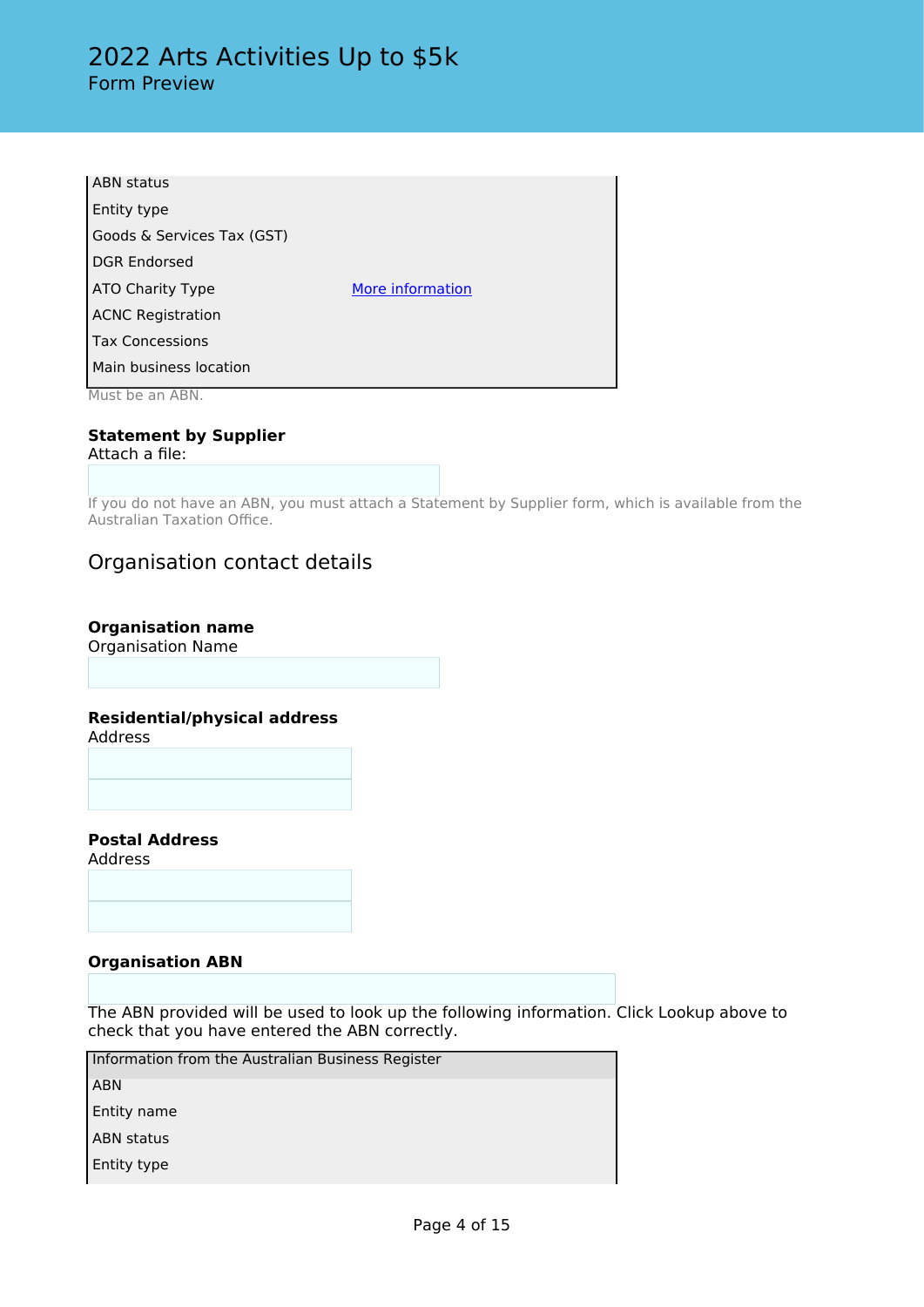| Goods & Services Tax (GST)                                |                  |
|-----------------------------------------------------------|------------------|
| <b>DGR Endorsed</b>                                       |                  |
| <b>ATO Charity Type</b>                                   | More information |
| <b>ACNC Registration</b>                                  |                  |
| <b>Tax Concessions</b>                                    |                  |
| Main business location                                    |                  |
| $M_{\odot}$ and $L_{\odot}$ are $\ddot{M}$ and $\ddot{M}$ |                  |

Must be an ABN.

Organisations must provide details of an authorised officer with delegation to legally commit on behalf of the organisation (e.g. Chair, President, Chief Executive Officer).

# **Applicant - Head of Org \***

First Name

#### **Head of Org Position \***

E.g. Chair, President, CEO

#### **Is this person the main contact for the activity? \***

If the answer is 'No', please complete the contact person section below

# **Organisation contact person**<br>Title First Name Last Name

First Name

#### **Contact person position**

#### **Business hours phone number**

Must be an Australian phone number.

#### **Email**

Must be an email address.

## Auspice Arrangement

\* indicates a required field

For information on auspicing, read the [Arts Activities Handbook.](http://www.arts.act.gov.au/funding/arts-activities-funding)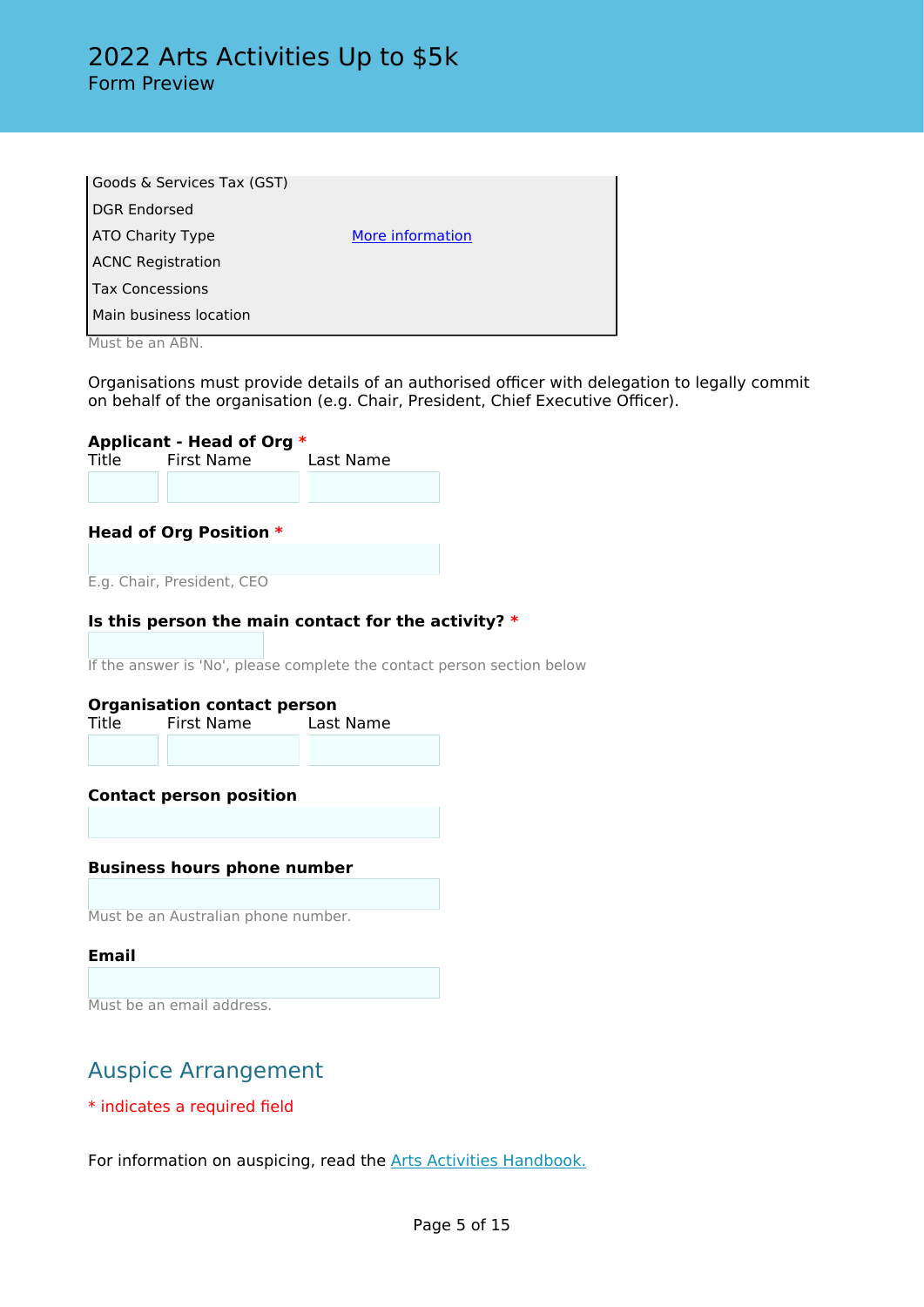**Are you entering into an auspice arrangement? \***

### Auspice organisation details

**Name of auspice organisation \***

Organisation Name

**Postal address \***

Address

Address Line 1, Suburb/Town, State/Province, and Postcode are required.

**Physical address \*** Address

Address Line 1, Suburb/Town, State/Province, and Postcode are required.

#### **Head of organisation \***

| Title | First Name | Last Name |
|-------|------------|-----------|
|       |            |           |

**Position \***

E.g. Chair, President, CEO

#### **Phone number \***

Must be an Australian phone number.

#### **Email \***

#### **Website**

Must be a URL

#### **ABN of auspicing organisation \***

The ABN provided will be used to look up the following information. Click Lookup above to check that you have entered the ABN correctly.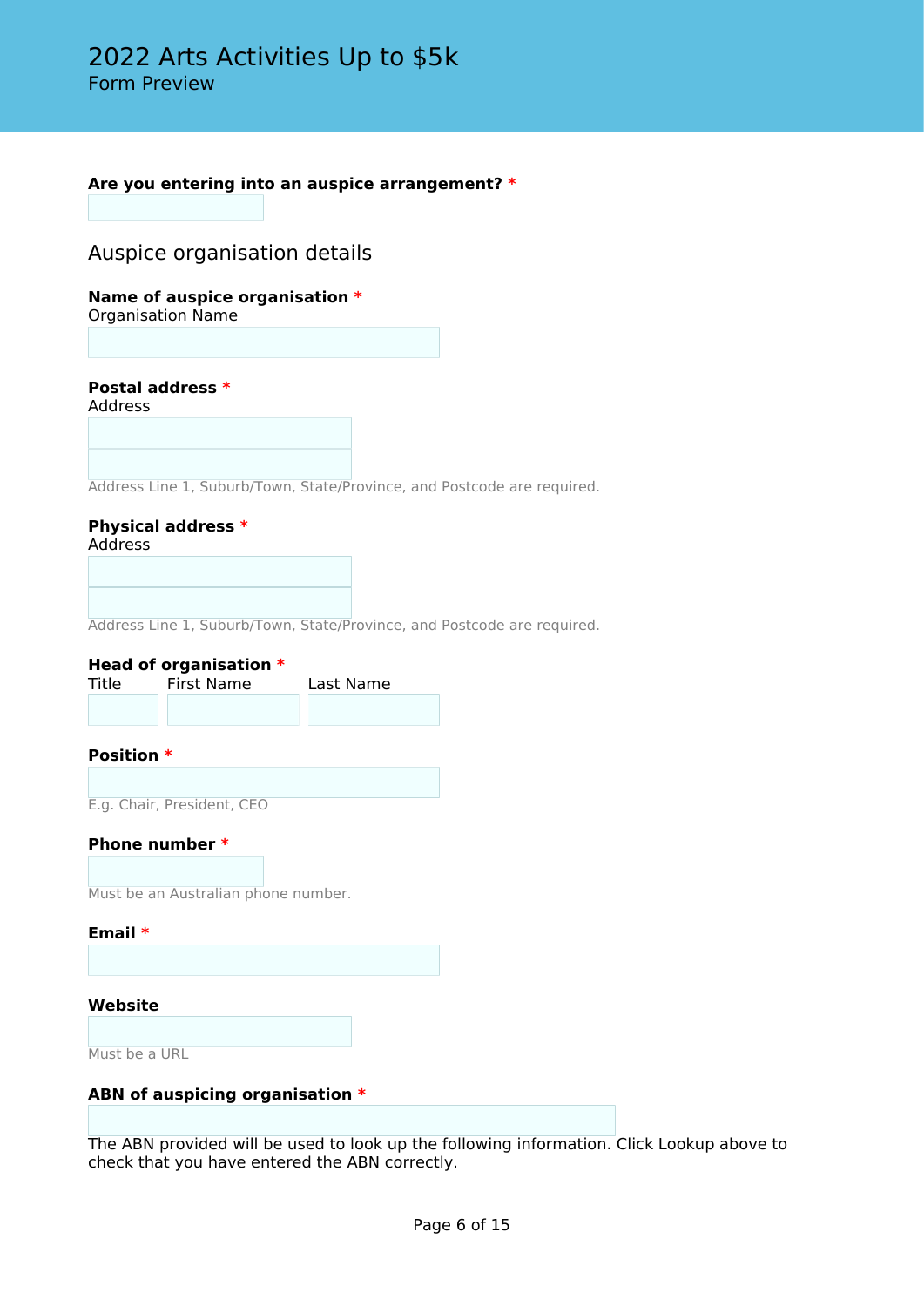| Information from the Australian Business Register |                  |
|---------------------------------------------------|------------------|
| <b>ABN</b>                                        |                  |
| Entity name                                       |                  |
| <b>ABN</b> status                                 |                  |
| Entity type                                       |                  |
| Goods & Services Tax (GST)                        |                  |
| <b>DGR Endorsed</b>                               |                  |
| ATO Charity Type                                  | More information |
| <b>ACNC Registration</b>                          |                  |
| <b>Tax Concessions</b>                            |                  |
| Main business location                            |                  |
| Must be an ABN                                    |                  |

### Auspice agreement

Applications involving an auspice arrangement must attach evidence of an agreement between the applicant and the auspicing organisation, clearly explaining each party's responsibility.

#### **Auspice agreement \*** Attach a file:

Must be signed by an appropriately authorised person (e.g. Chair, President, CEO) and include name, position, signature and date.

## Activity Details

#### \* indicates a required field

#### **Description \***

no more than 15 words

#### **Funding request \***

#### \$

What is the total amount you are requesting? From \$500 up to \$5,000 (a whole dollar amount - no cents).

#### **Total cost of activity \***

#### \$

What is the total budgeted cost of your activity? (a whole dollar amount - no cents).

#### **Select the main artform for your activity \***

○ Dance ○ C Literature ○ Music ○ O Theatre ○ Visual Arts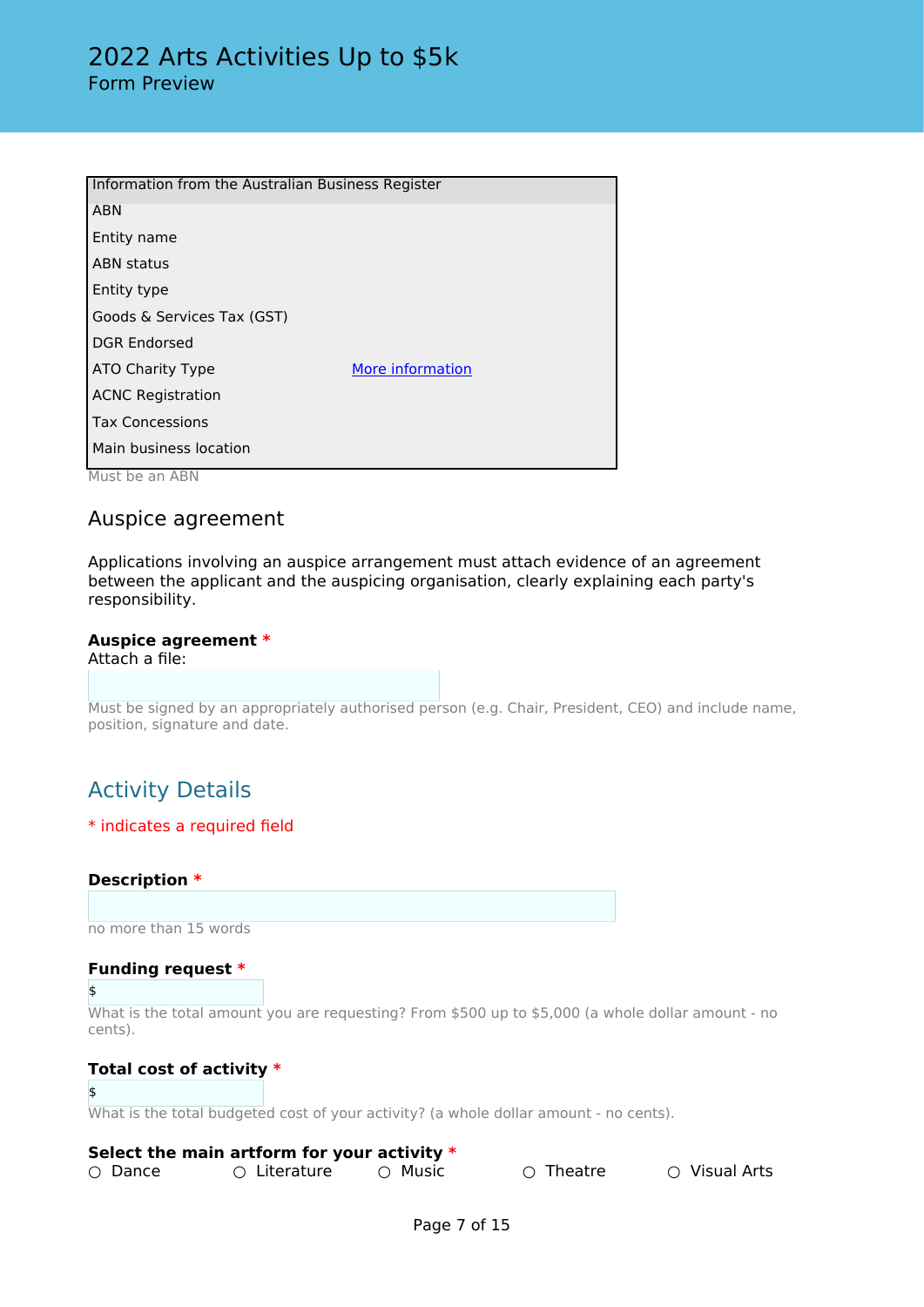Applications proposing multi-arts or cross-artform activities must nominate a primary artform.

Activities relating to film or screen are not eligible. Applicants seeking support for film or screen activities should apply to [Screen Canberra.](https://www.screencanberra.com.au/)

#### **Activity period**

Nominate a start and end date for your activity. These dates should be within 6 months from the date of submitting your application. Successful applicants must provide an acquittal within one month of the end date.

The standard activity period for Arts Activities - Up to \$5k is 6 months but can be extended up to 12 months. If you need an end date beyond 6 months, you must provide a brief reason below.

| Start date *                                   | End date *                                        |
|------------------------------------------------|---------------------------------------------------|
| Must be at least 6 weeks after submitting your | Within 6 months of submitting your application or |
| application                                    | provide reason below                              |

#### **Reason for extended end date (if required)**

Briefly explain why your activity requires an end date beyond 6 months

### Assessment questions

**Answer the following three questions.** Collectively, the information provided in your application will be considered against the assessment criteria of: quality, benefit, and planning.

#### **Question 1: What is the activity?**

- Describe what you want to do.
- How is the activity special, valuable or innovative?

#### **1. What is the activity? \***

Word count: no more than 400 words

#### **Question 2: How does your activity meet one or more of the Funding Aims?**

Funding Aims

• **Arts development** Supports: new and exciting ideas artists to develop their skills and practice.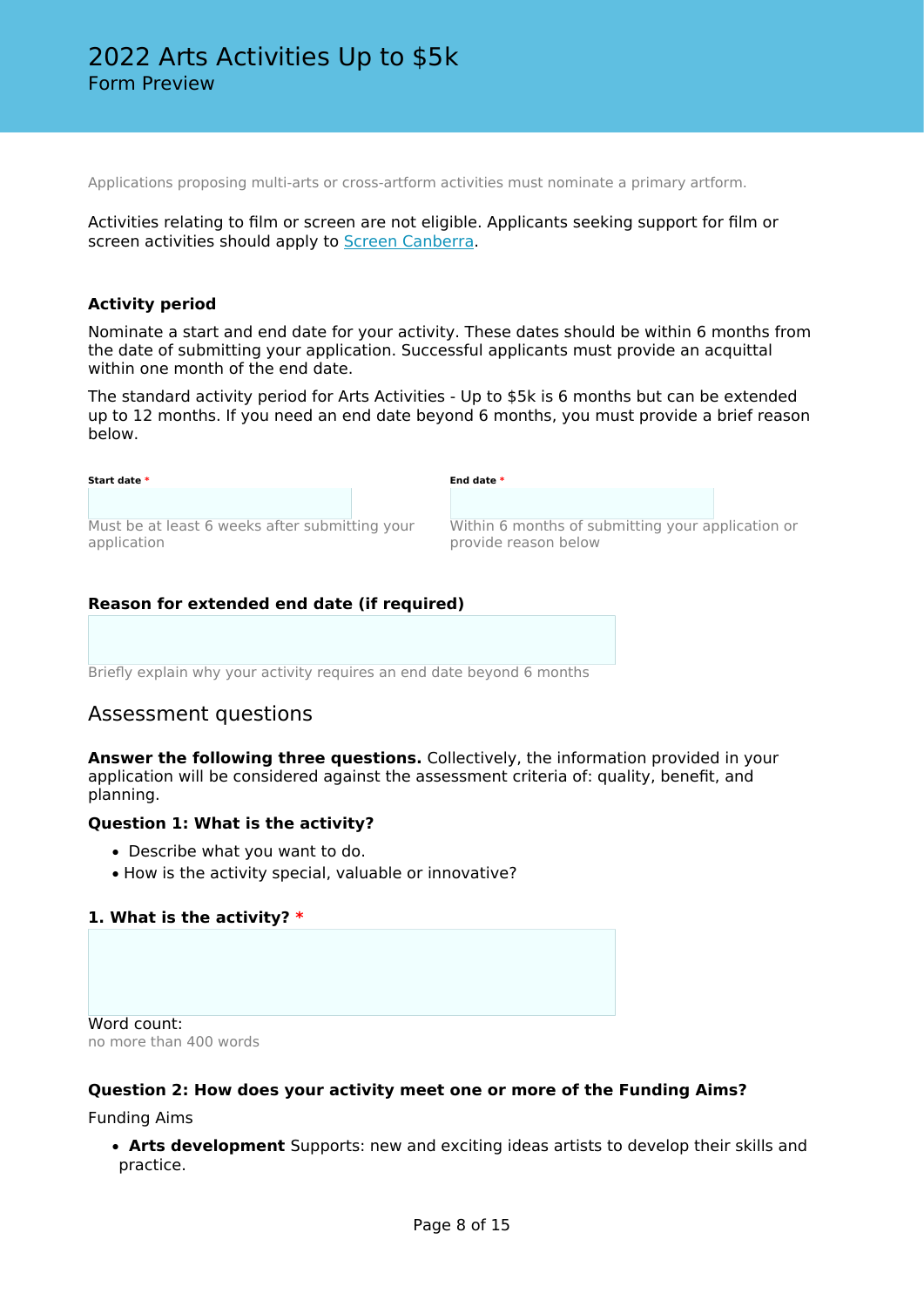- • **Arts participation and access** Engages the community: as active participants in artistic skills development in inclusive and accessible arts activities that reflect the diversity of the ACT. (this Funding aim is generally only relevant to community arts projects)
- • **Arts opportunities** Assists: artists and organisations to reach new audiences and markets artists and organisations to connect nationally and internationally including through residencies and cultural exchange work to be showcased to national and international audiences.

Your activity must meet at least one of the Funding Aims but does not have to meet all three.

#### **2. How does your activity meet one or more of the Funding Aims? \***

Word count: no more than 400 words

#### **Question 3: How will the activity be delivered?**

- Demonstrate the artistic and management skills that will deliver a high quality activity.
- Demonstrate the planning required, including a realistic timeline

#### **3. How will the activity be delivered? \***

Word count: no more than 400 words

### Video statement

You may include a video statement in addition to your written responses. It may support but cannot substitute for your responses to the assessment questions. The video should be no longer than two minutes. The content, not the recorded quality, will be considered by assessors.

#### **A video may be uploaded OR provided as a web link below.**

**Video upload** Attach a file:

Maximum 25MB

**OR Video web link**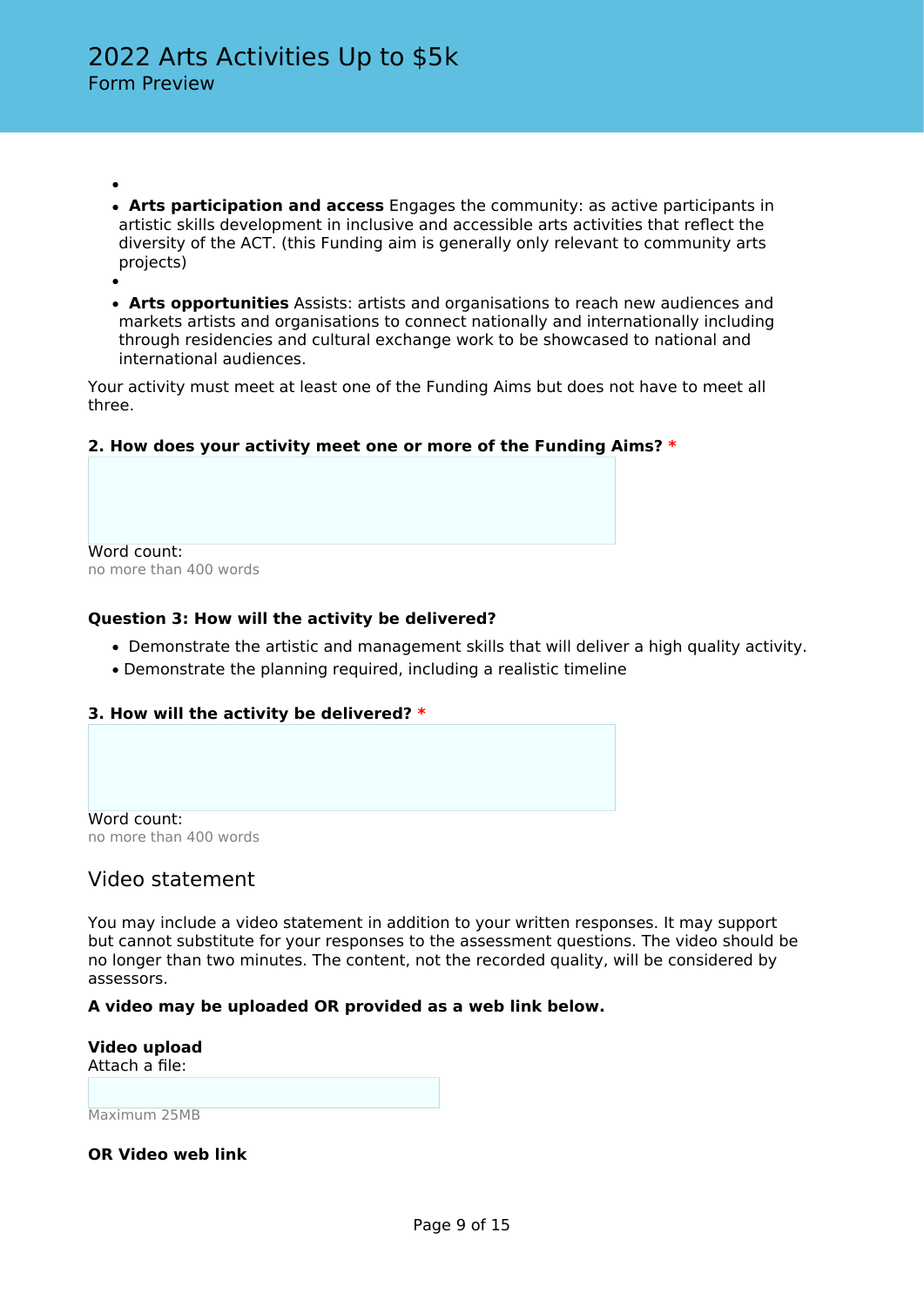Must be a URL.

## Budget

Use the tables below to outline your budget, clearly listing all expected income and expenditure. You can add extra rows to the tables.

Provide clear descriptions for each budget item.

**The budget must balance**. The total income and total expenditure amounts must be the same. The Budget totals section will automatically calculate the income and expenditure tables.

**Do not add commas** to figures e.g. write 1000 not 1,000. This will ensure the Budget totals calculate correctly.

**All amounts should be inclusive of GST.**

For detailed information about preparing your budget, refer to the [Arts Activities Handbook.](http://www.arts.act.gov.au/funding/arts-activities-funding)

### Income

Show all expected income including your Arts Activities funding request and any in-kind support.

| Income description | Income Amount (\$)             |  |
|--------------------|--------------------------------|--|
|                    | Whole dollar amount (no cents) |  |
|                    |                                |  |
|                    |                                |  |
|                    |                                |  |
|                    |                                |  |

### Expenses

#### **Show all the costs associated with your activity.**

Identify the items that will be paid for (in full or part) with your Arts Activities funding request.

Expenditure items to consider include:

- fees and salaries
- venue hire
- material costs
- marketing and promotion
- administration
- insurance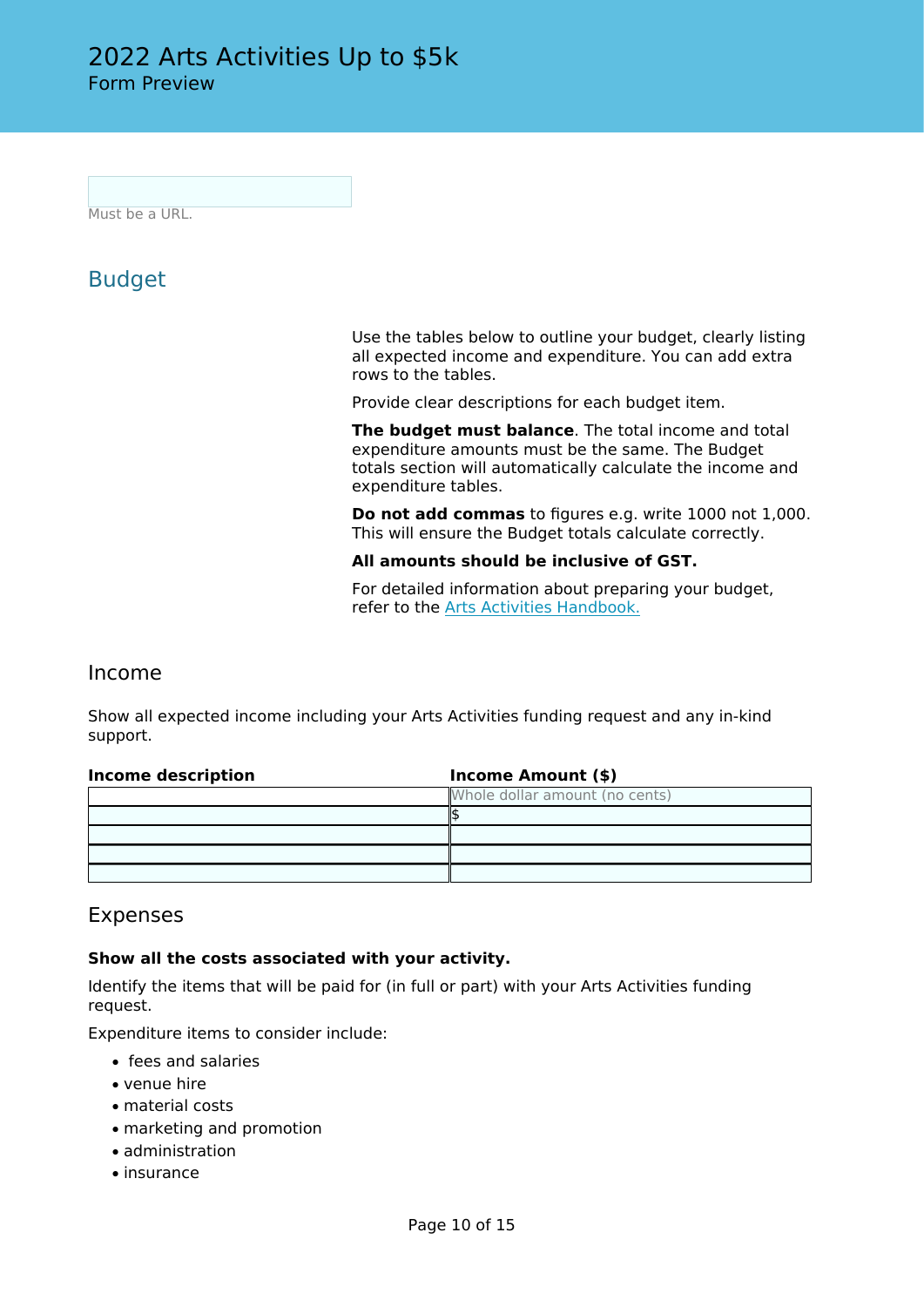Provide a quote for each major expenditure item.

| <b>Expenditure Description</b> | <b>Grant expenditure</b>                 | <b>Expenditure Amount (\$)</b> |  |
|--------------------------------|------------------------------------------|--------------------------------|--|
|                                | to be paid from Arts Activities<br>grant | Whole dollar amount (no cents) |  |
|                                |                                          |                                |  |
|                                |                                          |                                |  |
|                                |                                          |                                |  |
|                                |                                          |                                |  |

### Budget totals

| Income total:                     |  |
|-----------------------------------|--|
|                                   |  |
| This number/amount is calculated. |  |

**Expenditure total:**

This number/amount is calculated.

### Budget support

You must provide quotes for major expenditure items. If a written quote cannot be provided you should explain how the item amount was calculated.

\$

In addition to completing the income and expenditure tables, you may also provide a statement explaining your budget or upload a more detailed budget. For activities involving a large number of artists, this can include an explanation of payment rates and number of hours employed.

#### **Budget statement**

Word count: Must be no more than 200 words.

#### **Quotes for major expenditure items** Attach a file:

Upload one quote only for each major item of expenditure.

**Detailed budget** Attach a file:

## Support Material

\* indicates a required field

**Clearly label** all attachments, e.g. 'CV for Joe Bloggs', not 'Document 1'.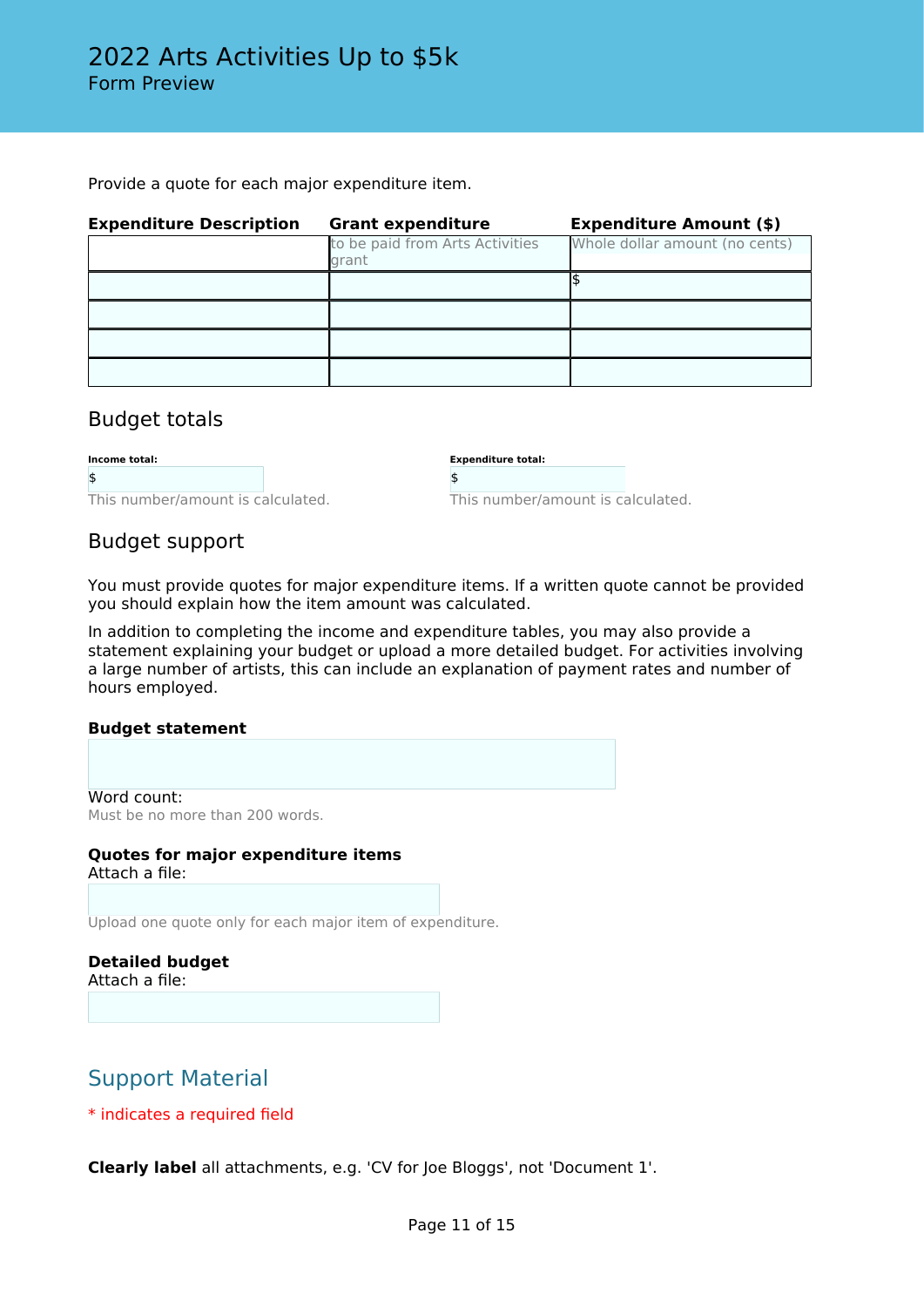Upload support material in a commonly accessible format (e.g. Word; Excel; PDF; JPEG; PNG; MP3; MOV). If an assessor cannot open an attachment, it will not be considered.

File attachments are limited to 25MB. Larger video files may be provided as a URL web link.

### Key artist/personnel CVs

All applicants must provide a CV of no more than 2 pages for each artist/personnel.

### **Attach CV/s \***

Attach a file:

You may attach multiple files

### Artform support material

All applicants must provide recent, high quality artform support material. It should not exceed the following limits:

- Images: maximum ten images
- Text and printed material: maximum ten pages
- Audio files: maximum three tracks, and not more than six minutes in total
- Video files: maximum three files, and not more than six minutes in total

### **Attach artform support material \***

Attach a file:

You may attach multiple files

#### **URL web link to online support material**

Large video files must be provided in this way. If online support material is password protected, record the password next to the URL.

### Additional support material

In general, the higher the funding request and more complex the activity, the more evidence of planning will be required.

Where applicable, applicants may also attach:

- detailed timeline
- marketing/distribution plan
- accessibility plan
- letters/evidence of confirmation from key personnel and other parties named in the application
- letters of support
- critical reviews of work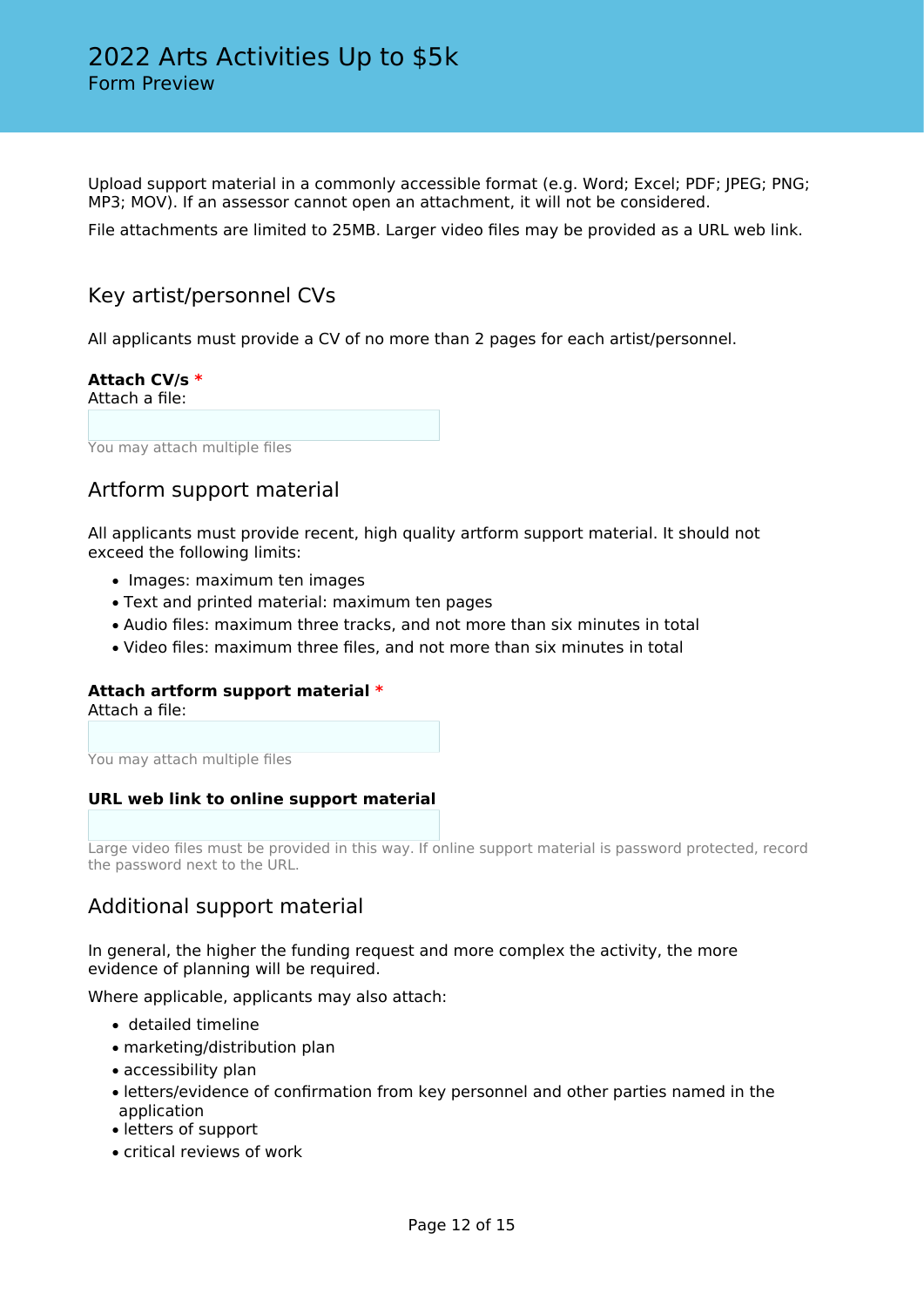#### **Additional support material**

Attach a file:

## Statistical Information

For individuals

The following information is not considered in the assessment of your application. Any information provided helps artsACT review its funding programs.

| $\circ$ Yes                                          | Are you a first time applicant to artsACT?                       | $\circ$ No                                                                             |
|------------------------------------------------------|------------------------------------------------------------------|----------------------------------------------------------------------------------------|
|                                                      |                                                                  | At which stage of your arts practice do you consider yourself to be?                   |
| $\circ$ Yes                                          | Do you identify as an Aboriginal or Torres Strait Islander?      | $\cap$ No                                                                              |
| $\circ$ Yes                                          | Are you from a culturally and linguistically diverse background? | $\cap$ No                                                                              |
| Do you have a disability?<br>$\circ$ Yes             |                                                                  | $\circ$ No                                                                             |
| Indicate your approximate age.                       |                                                                  |                                                                                        |
| Do you have a tertiary qualification?<br>$\circ$ Yes |                                                                  | $\bigcirc$ No                                                                          |
| For groups                                           |                                                                  |                                                                                        |
|                                                      | information provided helps artsACT review its funding programs.  | The following information is not considered in the assessment of your application. Any |
| $\circ$ Yes                                          | Is the group a first time applicant to artsACT?<br>$\circ$ No    | $\bigcirc$ Don't know                                                                  |
|                                                      |                                                                  | How many group members identify as an Aboriginal or Torres Strait Islander             |

**How many group members identify as an Aboriginal or Torres Strait Islander person?**

Must be a number – enter 0 if none.

#### **How many group members come from a culturally and linguistically diverse background?**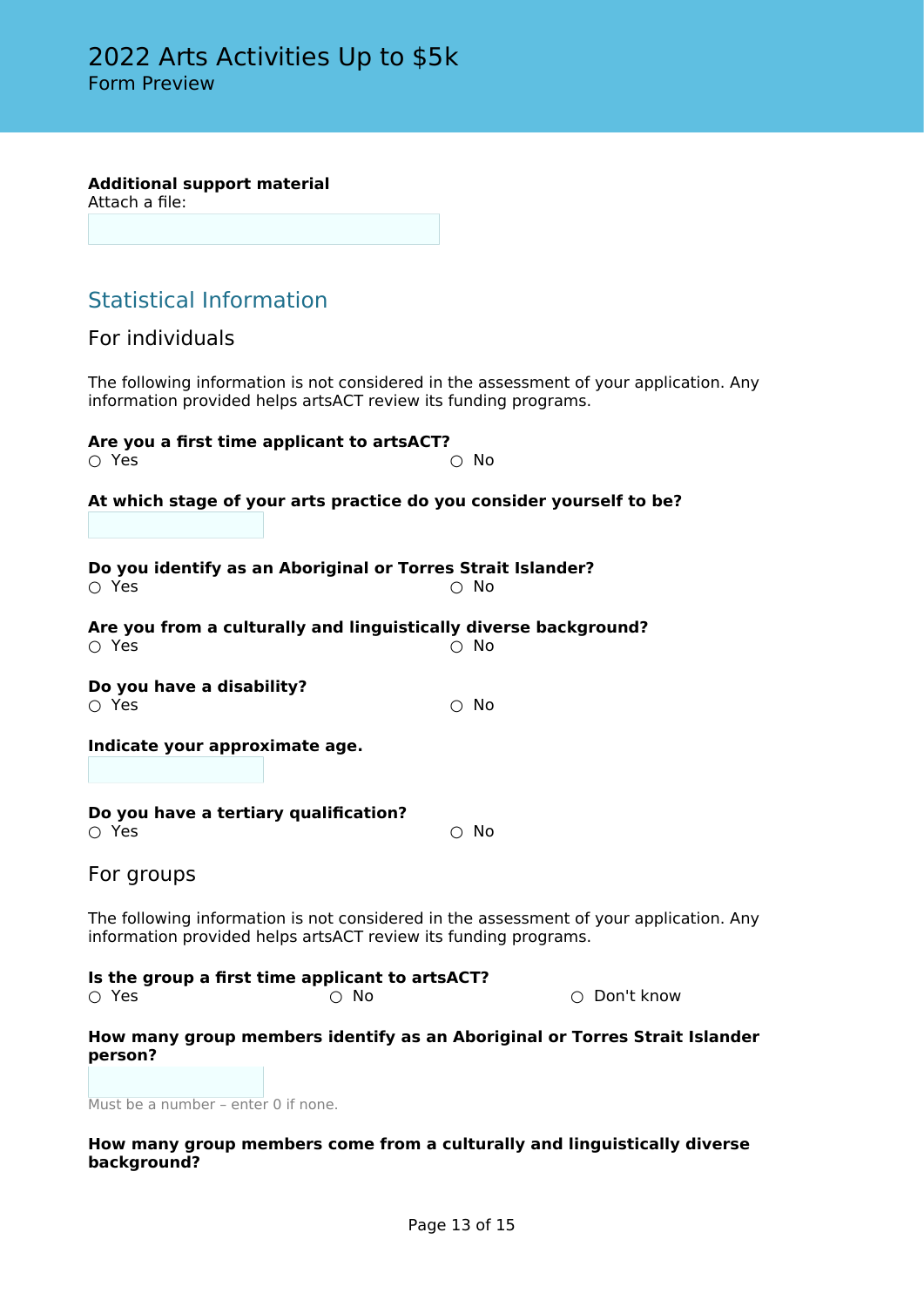Must be a number – enter 0 if none.

#### **How many group members identify as persons with a disability?**

Must be a number - enter 0 if none.

#### **Indicate your approximate age.**

The age of the group contact person.

### For organisations

The following information is not considered in the assessment of your application. Any information provided helps artsACT review its funding programs.

| Is your organisation a first time applicant to artsACT?<br>$\cap$ Yes                                 | ∩ No | $\bigcirc$ Don't know |
|-------------------------------------------------------------------------------------------------------|------|-----------------------|
| Does your activity focus on Aboriginal and Torres Strait Islander peoples?<br>$\cap$ Yes              | No   |                       |
| Does your activity focus on people living with disability?<br>∩ Yes                                   | No   |                       |
| Does your activity focus on people from a culturally and linguistically diverse<br>background?<br>Yes | No   |                       |

## Feedback, Certification and Submission

\* indicates a required field

Feedback

**How did you find the online application process?**<br>  $\bigcirc$  Easy  $\bigcirc$  Neutral ○ Neutral ○ ○ Difficult

**artsACT welcomes your suggestions for improvements to the application process**

Certification and submission

Ensure you have included all required information before proceeding. Once an application has been submitted you will not be able to reopen it.